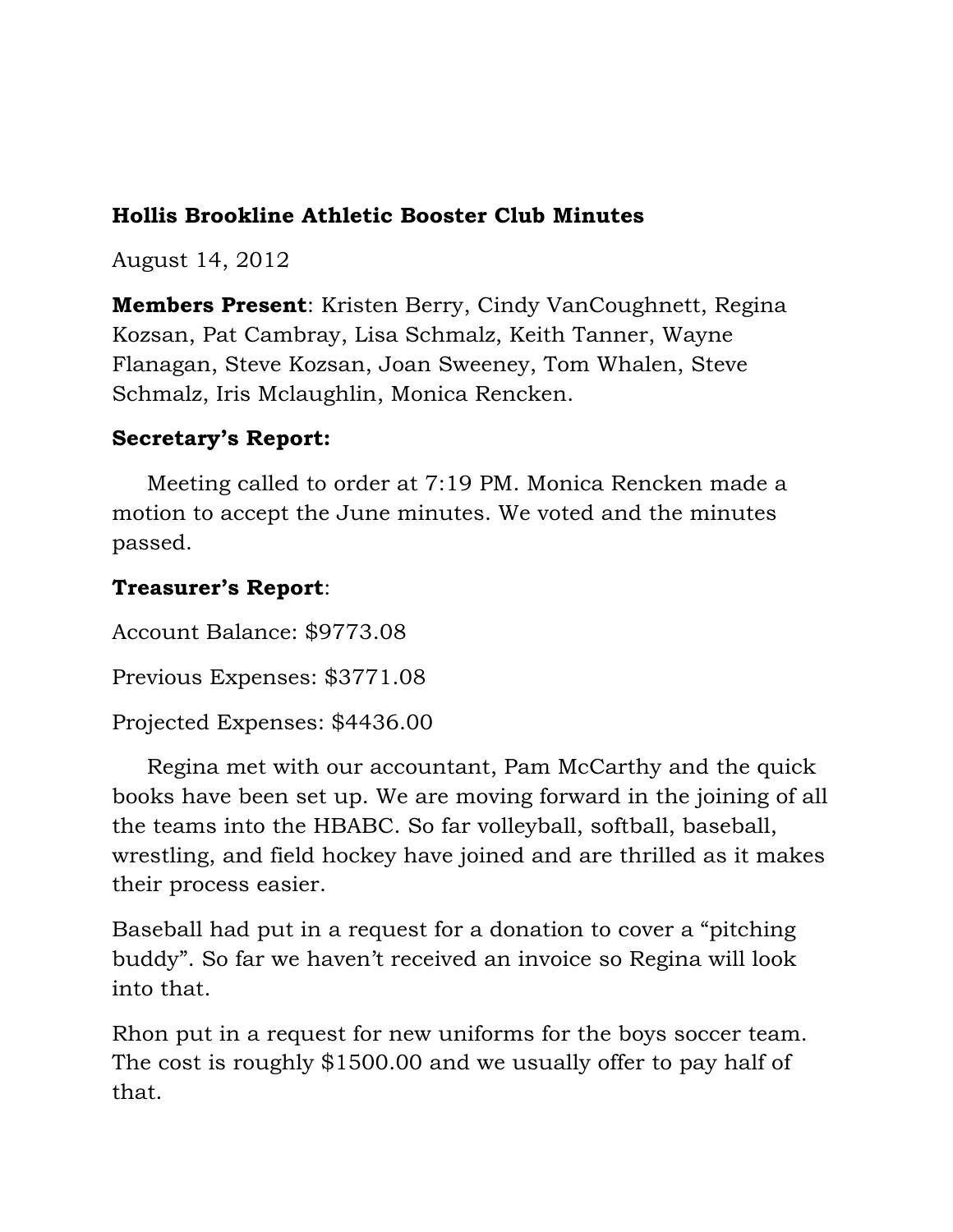Tim Girzone has mentioned that the softball team needs a lot of upgrades. They are looking at a score board, a vehicle to take care of the field, and they have electrical problems.

Eric Horton, the business administrator for the SAU would like to form a community group to look at all of the fields. Steve Schmalz also mentioned that it would be a good idea to have a committee to look at all of the fields and try to figure out a way to take care of them and look at resting one each season. We also discussed that the town and the schools need to work together to make it work.

Joan Sweeney added that the Rotary Club's 5K race makes quite a profit and it might be a good idea to inquire about asking for a donation from them to support future endeavors.

We need director's insurance. We are not sure of the quote yet. Someone suggested asking Barb Bruinooge if she would want to ask her husband of Sadler Insurance if he wanted to give us a quote.

# **Committee Chair Reports:**

Balloon Fundraiser:

We only made \$525.27 which is down from last year. We are not sure what the problem was. We will discuss later ways to make improvements for next year.

# Ford Fundraiser:

 Lisa picked up the check for \$6000.00 from Ford. Great job Lisa! The Telegraph might do a follow up story on the fundraiser. Ford said they would definitely do it again with us. They also have a new program that would add another \$2000.00 if we were to drive an additional vehicle.

We will put on our web site how successful the fundraiser was. Regina said she would write a piece for the August school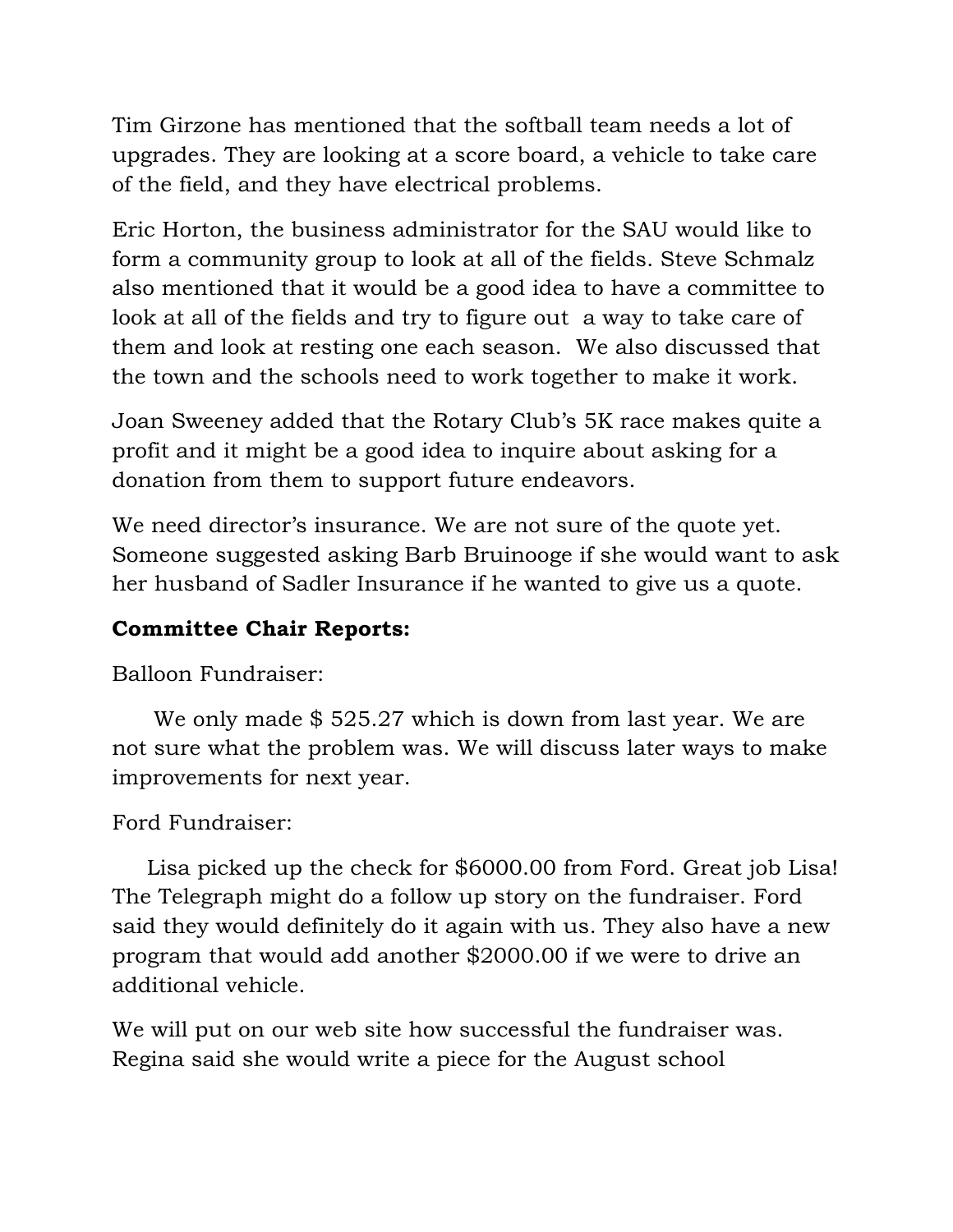newsletter, and letters to the editor for both the Telegraph and the Hollis Brookline Journal.

## **New Business:**

 We are still looking to find new officers for the Booster Club. We also need to update the bylaws. We discussed the need to increase parent attendance and the possibility of forming sub committees to help with the extra work.

Someone suggested that Tim Cardoza might be interested in taking over the Golf Fundraiser and maybe free up Tom Whalen. We also discussed contacting Trish MacDonald, a past President for the old bylaws.

Cindy said she would contact Debbie Champigny about having the Booster Club meetings on the 2nd Wednesday of the month at 7 PM in the conference room.

Iris McLaughlin agreed to be the secretary!

Lisa nominated Tom Whalen for President, Steve Schmalz for Vice President, and Ginny Sargeant for 2nd treasurer. We need 2 treasurers for checks and balances and for continuity. One would do the books and one would handle the money.

We discussed the difficulty of trying to get representatives from each team to attend our meetings. We all agreed that we need to ask Rhon for more support in getting this accomplished.

Rhon has requested monetary support from the Booster Club for a new trophy case for the 3rd floor lobby. He said the price was \$2,245.00. We usually offer to pay half of the bill which would be \$1125.00. It is unclear if he has already purchased this or is going to do so once he hears from us. We need to get at least 3 bids and some more information before voting on this.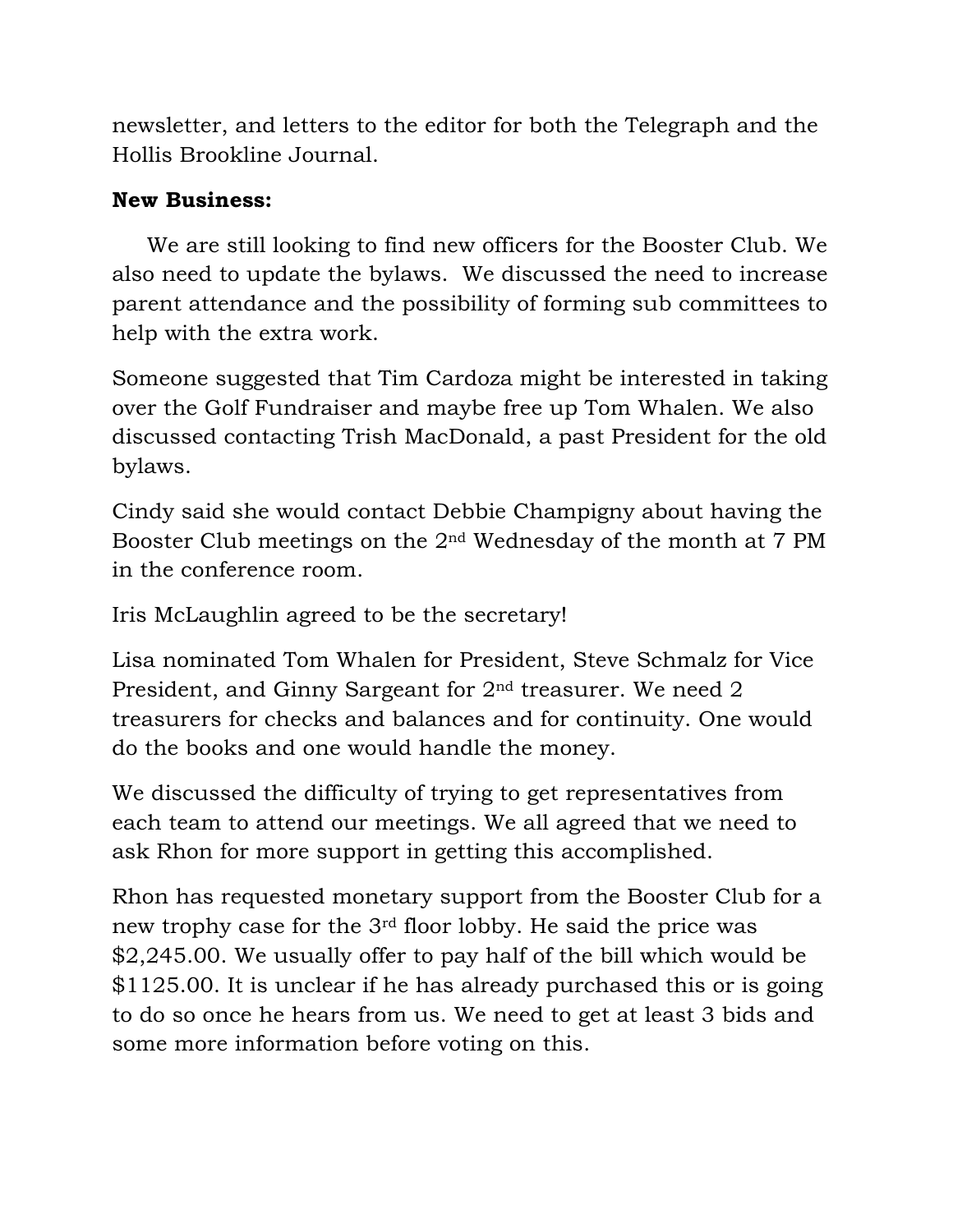We discussed when we re-write the bylaws how do we want to move forward as far as giving out scholarships? Most people would like to see the money go to the greater good to support all teams and athletes as opposed to just a few.

Monica commented that she would like to see the 3 sport athletes recognized at a higher level. As of now, as a senior you receive a sweatshirt. We think it could be something a little more substantial and meaningful.

# **Old Business:**

 The Old Home day Booth has been reserved for September 15. We are ready to sell the HB Crunch. We will receive 5000 boxes and can sell them at any price. We discussed what is the best way to get the cereal sold? Could we have the faculty talk about the Booster Club and the HB crunch fundraiser at open house? OHD and orientation will be a great way to kick off the campaign.

Iris offered to store the cereal shipment at her office.

Cindy also talked about selling HB fleece blankets. It will help draw people to the booth so we can push the great HB crunch! Purespun would make them and they have good prices.

We discussed what would help sell the HB crunch and get the students and parents excited about selling them. Would prizes work? Winning an IPAD or maybe just CASH??

We will need to have a separate meeting to discuss how to move forward with this fundraiser. It was decided to meet at Iris's on Monday 8/20/12 at 6:30 pm.

We decided to sell the HB crunch for \$5 a box. It is an easy number and makes making change easy!